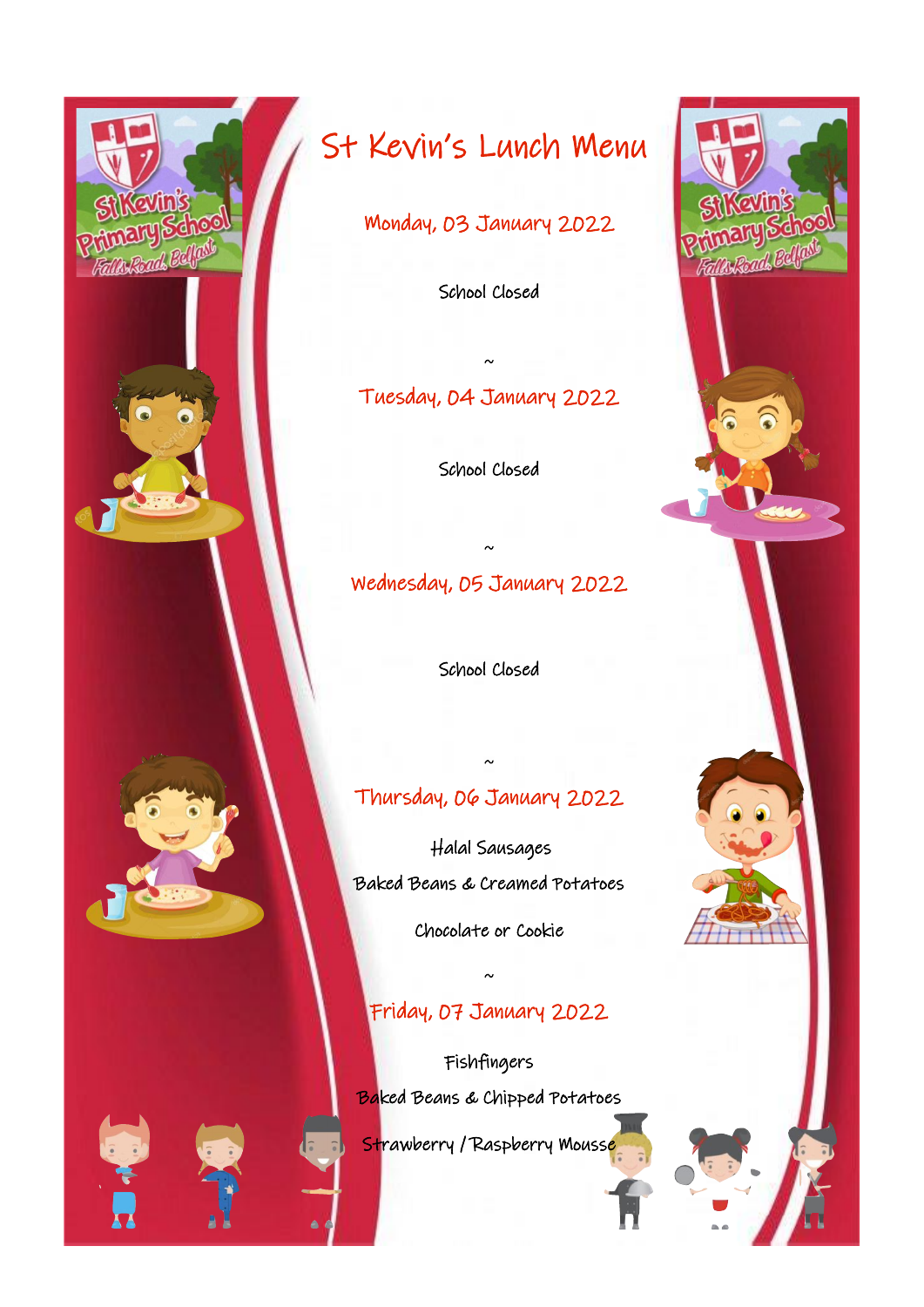

#### Monday, 10 January 2022

Halal Beefburger in a Bap Chipped Potatoes Cookie or Muffin

#### Tuesday, 11 January 2022

 $\sim$ 

Halal Chicken Curry With Boiled Rice & Naan Bread Shortbread

### Wednesday, 12 January 2022

~

Fishfingers Peas & Creamed Potatoes Mixed Fruit Yogurt

## ~

## Thursday, 13 January 2022

 Roast Breast of Halal Chicken Gravy, Carrots / Parsnip Creamed & Roast Potatoes Muffin or Cookie

## Friday, 14 January 2022

 $\sim$ 

Halal Chicken Breast Nuggets Baked Beans & Chipped Potatoes

Ice-Cream Tubs

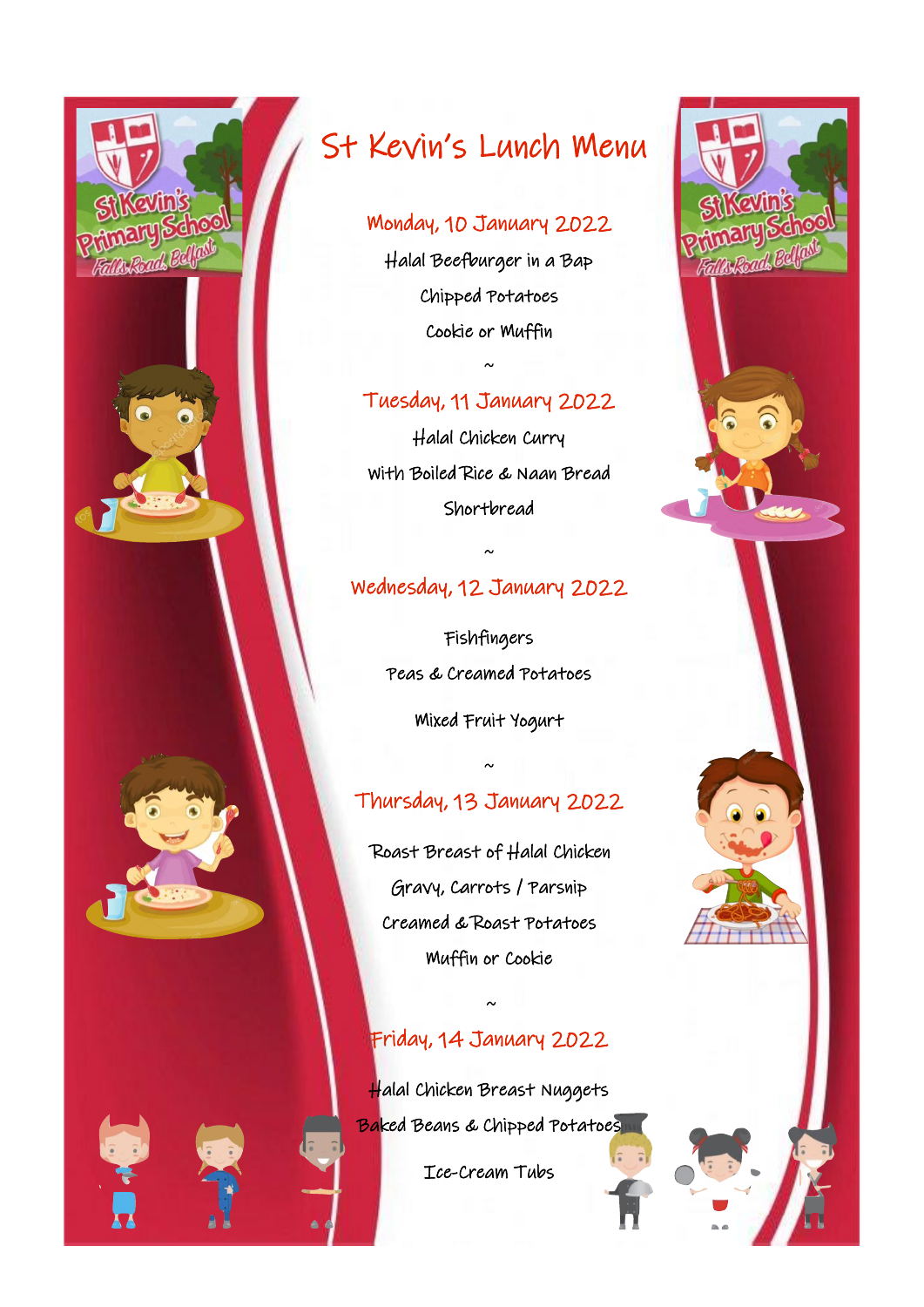

#### Monday, 17 January 2022

Halal Stew Selection of Bread Mixed Fruit Yogurt

#### Tuesday, 18 January 2022

 $\sim$ 

Halal Chicken Curry With Boiled Rice & Naan Bread Homemade Sponge Cake

#### Wednesday, 19 January 2022

~

Fishfingers Baked Beans & Creamed Potatoes

Ice-Cream Tubs

## Thursday, 20 January 2022

~

 Halal Beef Casserole Creamed Potatoes

Flakemeal Biscuit or Cookie

## Friday, 21 January 2022

~

Halal Hot-Dogs Chipped Potatoes

Frozen Fruit Yoghurts